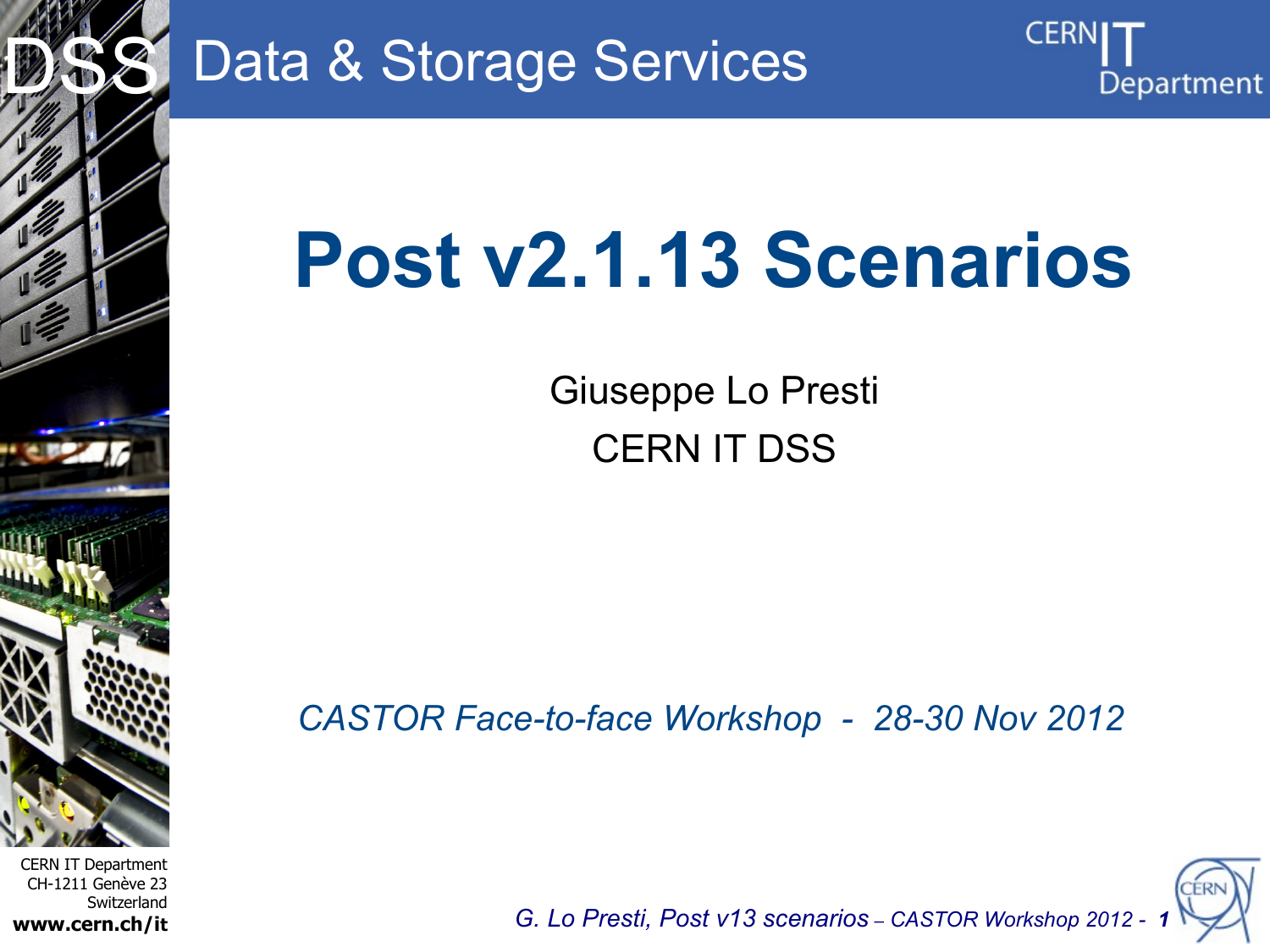# **Overview**



- Work plan for LS1 (and beyond?)
	- Xroot plugin
	- Disk scheduling improvements
	- Disk draining
	- SRM
	- Operational tools
- Possible future scenarios
	- Depending on some strategic choices!



*G. Lo Presti, Post v13 scenarios – CASTOR Workshop 2012 - 2*

CERN IT Department CH-1211 Genève 23 Switzerland **www.cern.ch/it**

Internet Services of the Services

DSS<sup>S</sup>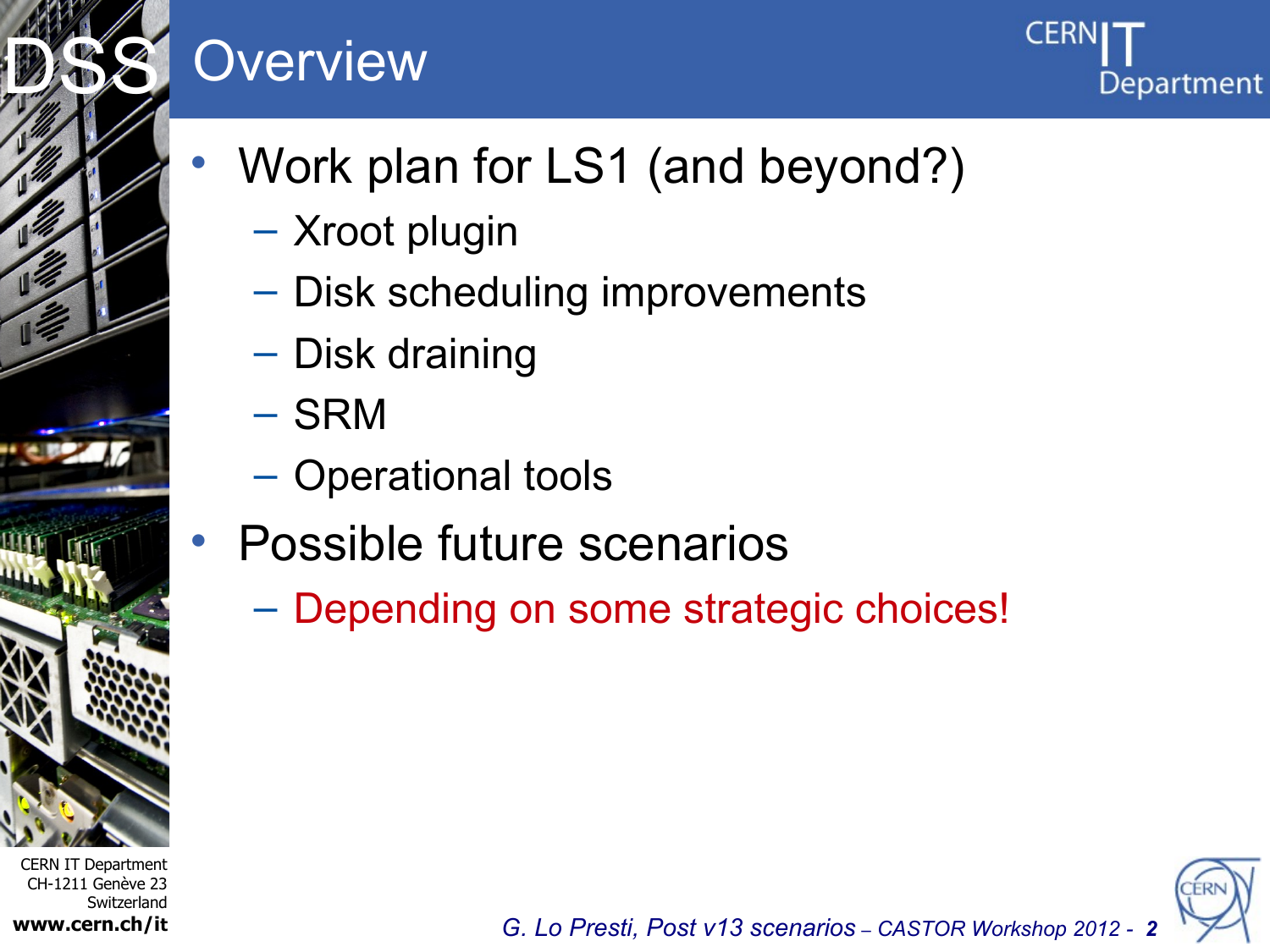

# Xroot plugin



- Reimplement the xroot plugin
	- Make xroot 'the' native protocol for CASTOR
	- Also for tape access (done)
	- Also for disk-to-disk copy
- Based on a new diskmanager
	- the xroot daemon is told which file to serve to which client
	- Extra bonus: drop stagerjob
- Allows for traffic control/shaping
	- But... do we (still) care?
- Allows for deprecating RFIO
	- Ultimately only secure protocols to access
		- *G. Lo Presti, Post v13 scenarios – CASTOR Workshop 2012 - 3* CASTOR



CERN IT Department CH-1211 Genève 23 Switzerland **www.cern.ch/it**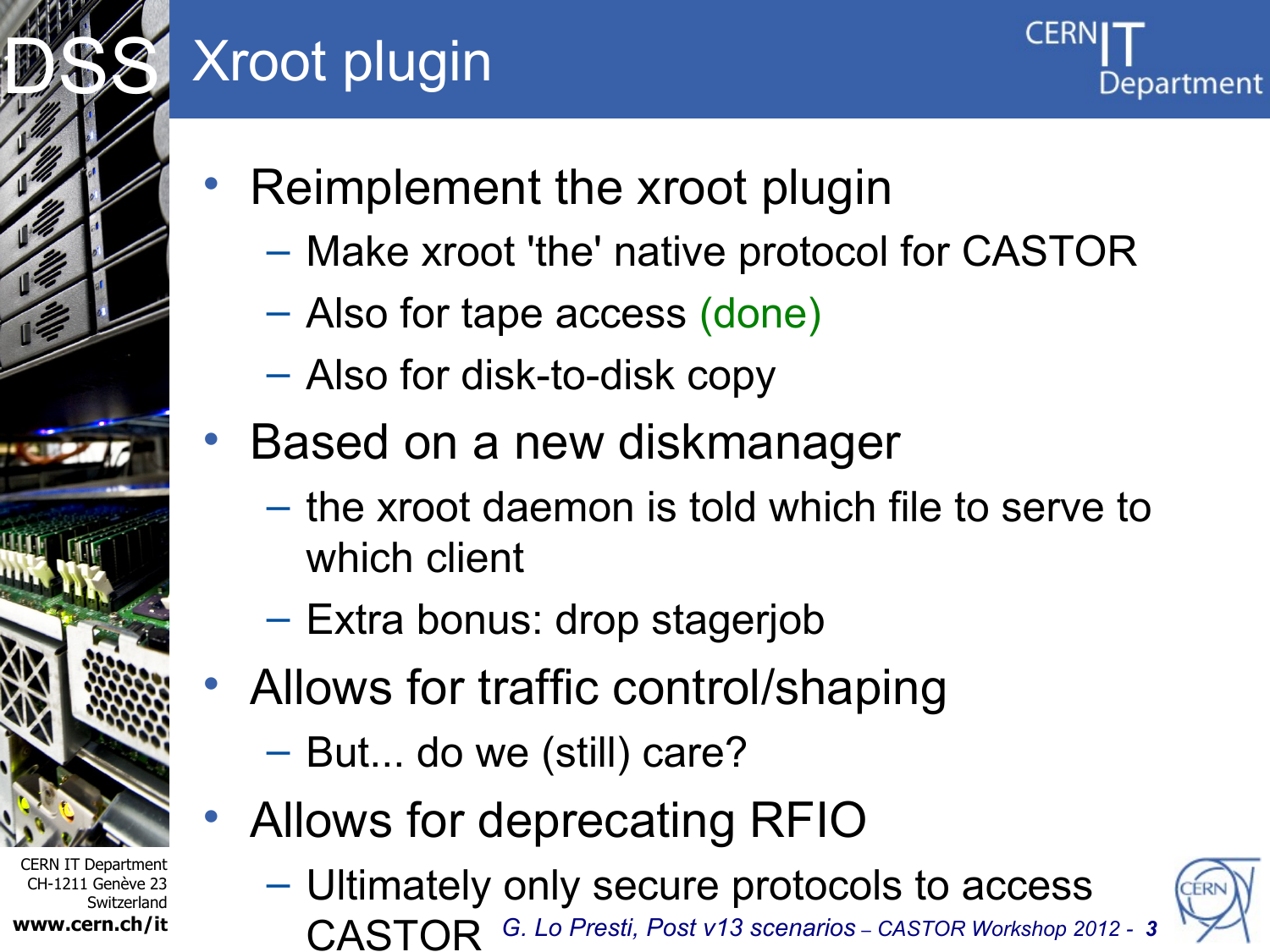

### Intermezzo: security



- The NS API has been secured
	- Andrea will talk later about current deployment and future options about securing 'the rest'
- Transport protocols
	- RFIO and ROOT to be deprecated/dropped, only XROOT and GSIFTP (both secured) remain
- APIs, admin commands, ...
	- The stager API won't be secured for now
	- All internal protocols and admin commands won't change
		- Risk (today!) of someone hijacking e.g. the transfermanager-diskmanager channel to... at best screw up things

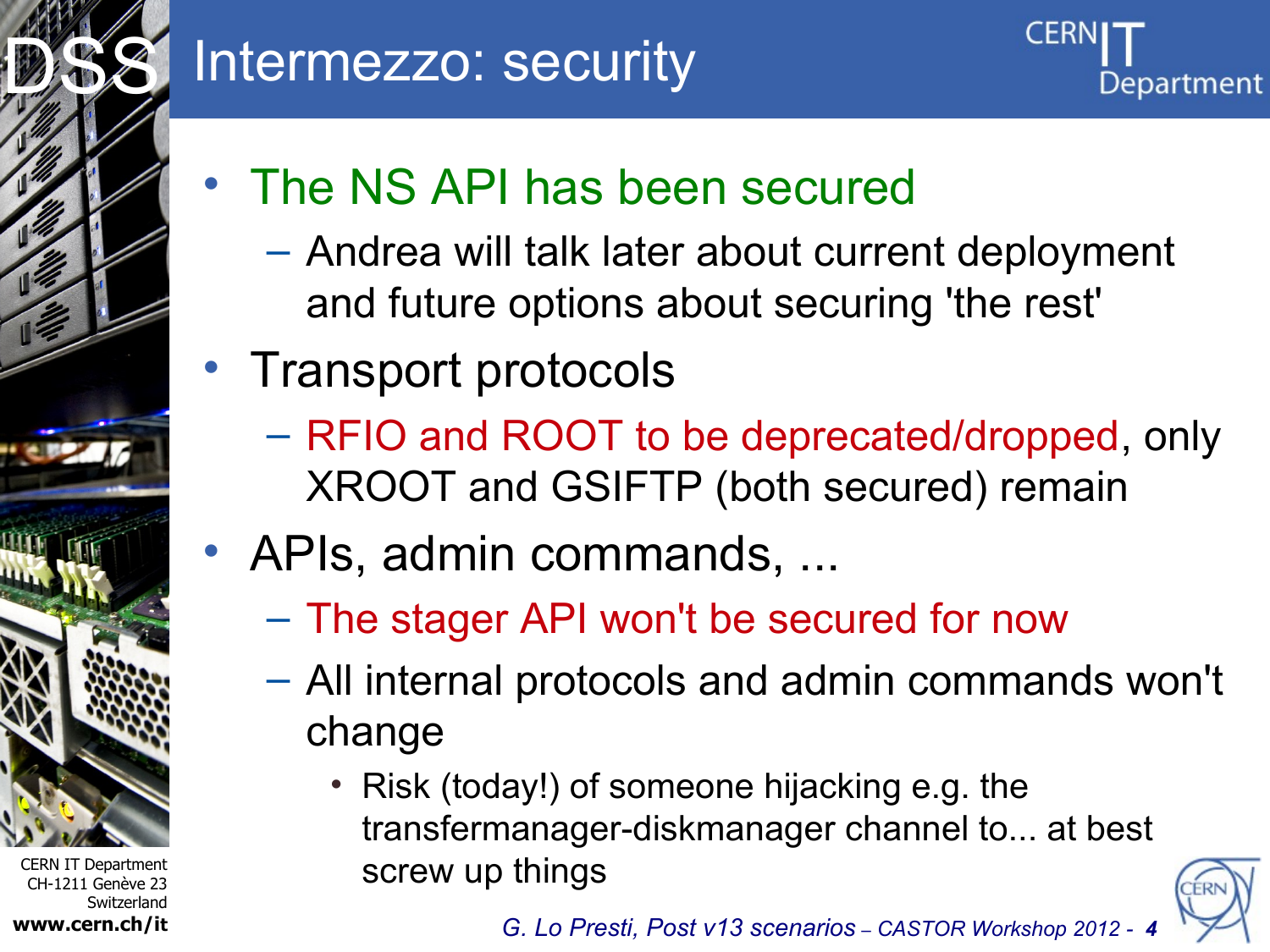

## Disk scheduling

- Improvements in the disk scheduling system
	- Once rmmaster has been integrated into TM... (see Sebastien's slides)
	- Read-only support on FileSystem/DiskServers
	- Multi-level queue
		- Priority (already there), Normal, Draining
		- Priority always wins, Draining will get through at a given (small) ratio versus Normal to avoid starvation
	- Support for killing running jobs

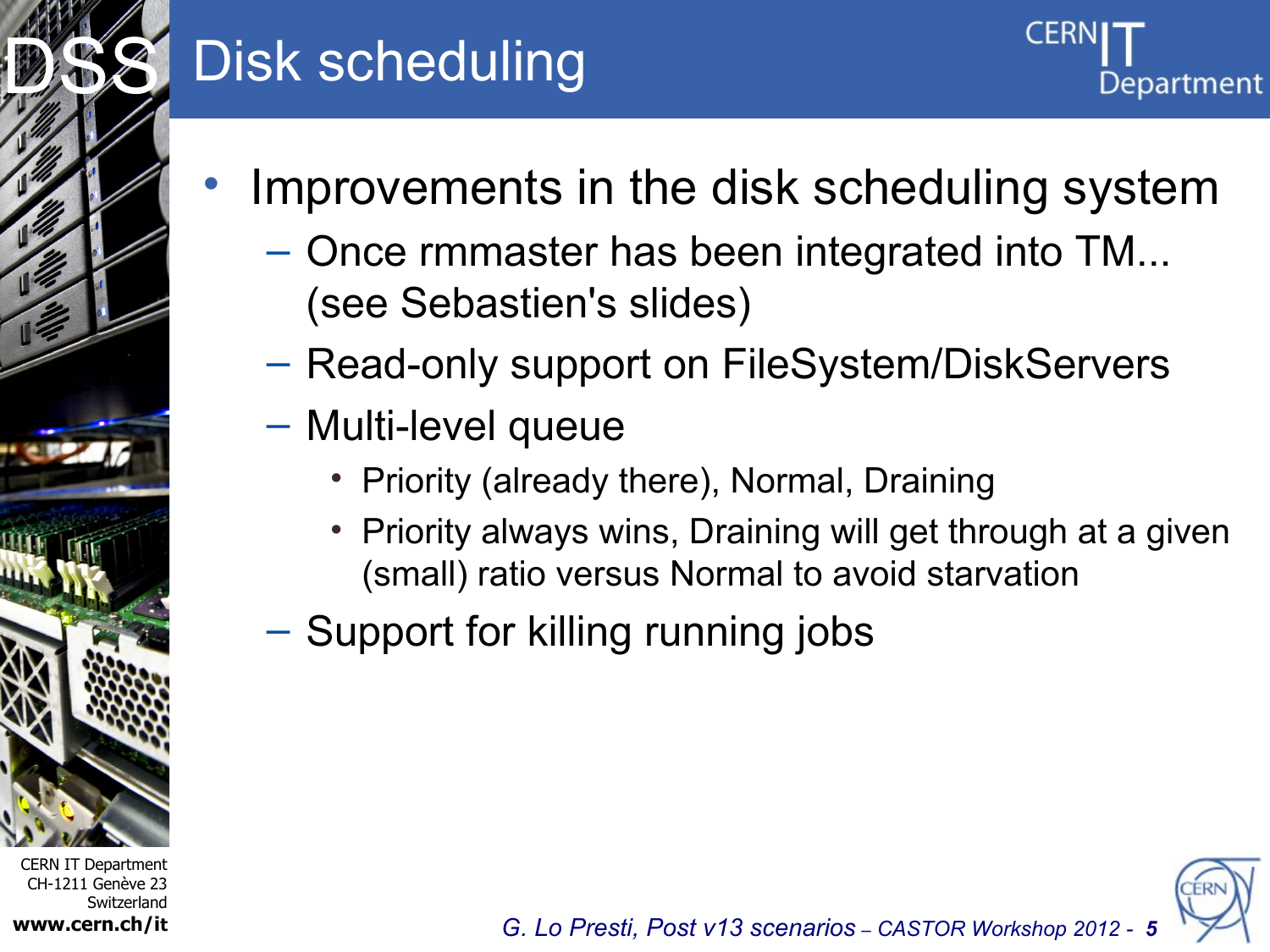# **Draining of DiskServers**

Department

- Current system designed with LSF limitations in mind
	- Today, much more complex than needed
- Simplify the logic to exploit new TM features
	- Ability to stand large queues
	- Usage of the draining queue
- In practice

CERN IT Department CH-1211 Genève 23

Internet Services of the Services

DSS<sup>S</sup>

**www.cern.ch/it**

Switzerland

– Submit all draining disk-to-disk jobs to the TM in one go and let it sort out the queue

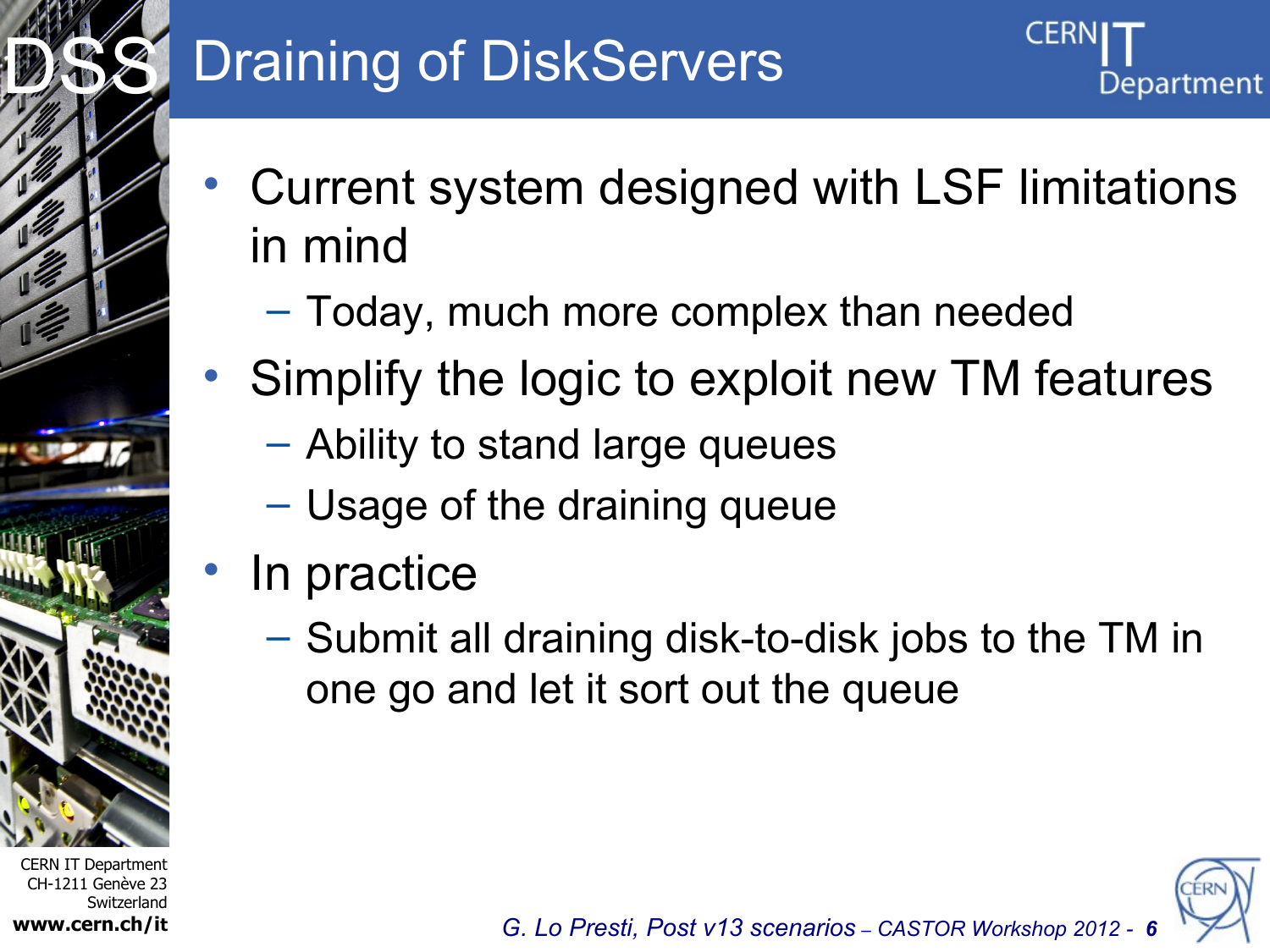

CH-1211 Genève 23

**www.cern.ch/it**

Switzerland

## **SRM**



- Port SRM to SLC6
	- This involves porting the code to the new Globus/gSOAP packages from EMI
		- Some APIs changed
		- The gSOAP layer has to undergo a major refactoring
	- Allows for supporting VMs
		- Current issues with runaway clocks on SLC5 makes deployment of services on VMs at least unwise...
- A few fixed bugs pending deployment
	- None urgent...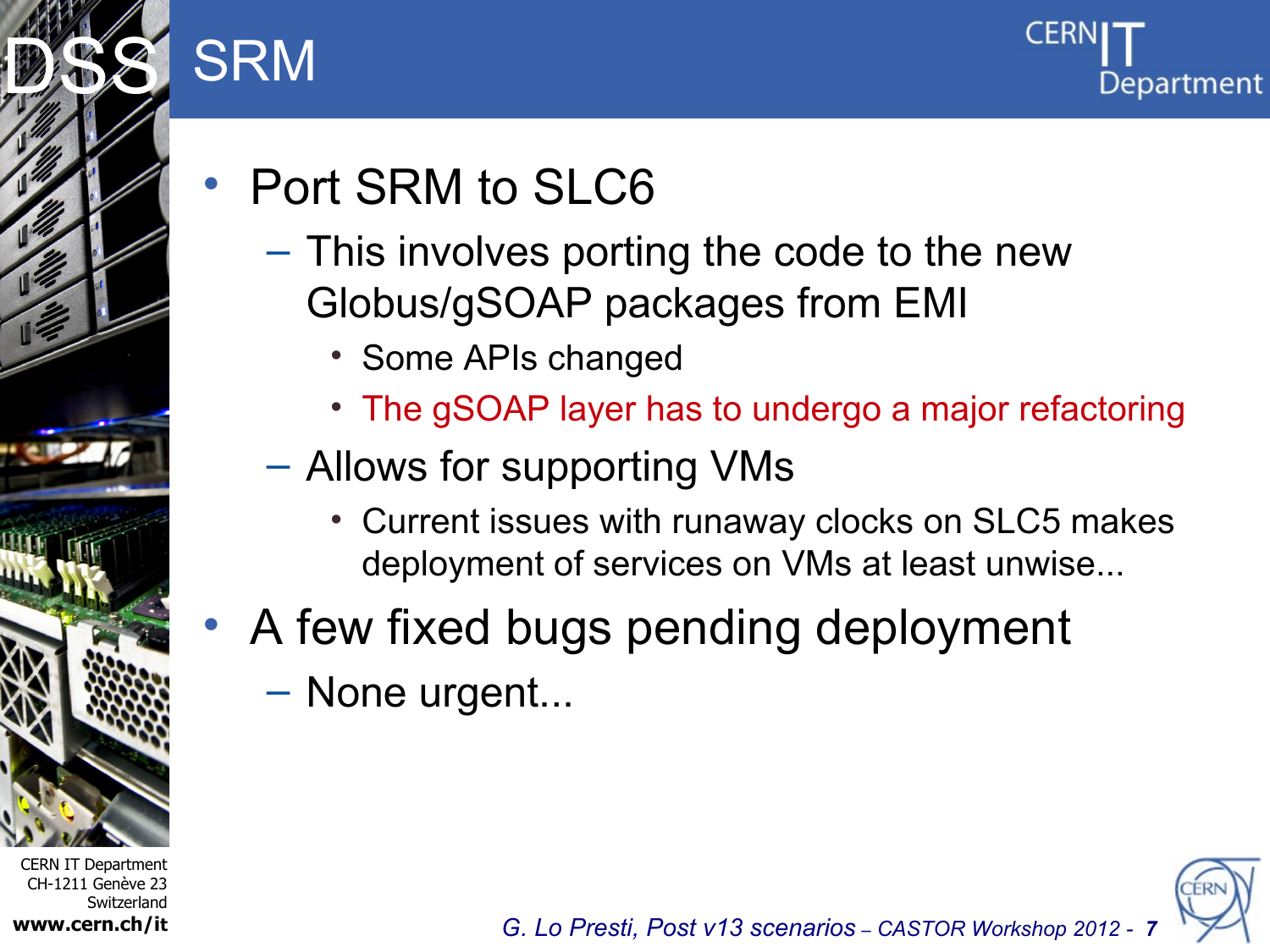

### Operational tools



- New c2probe (contributed by Xavi) finalization and deployment
- Tool to undelete tape files
	- by NS logs parsing
- Tool to administer disk copies
	- cleanLostFiles refactoring

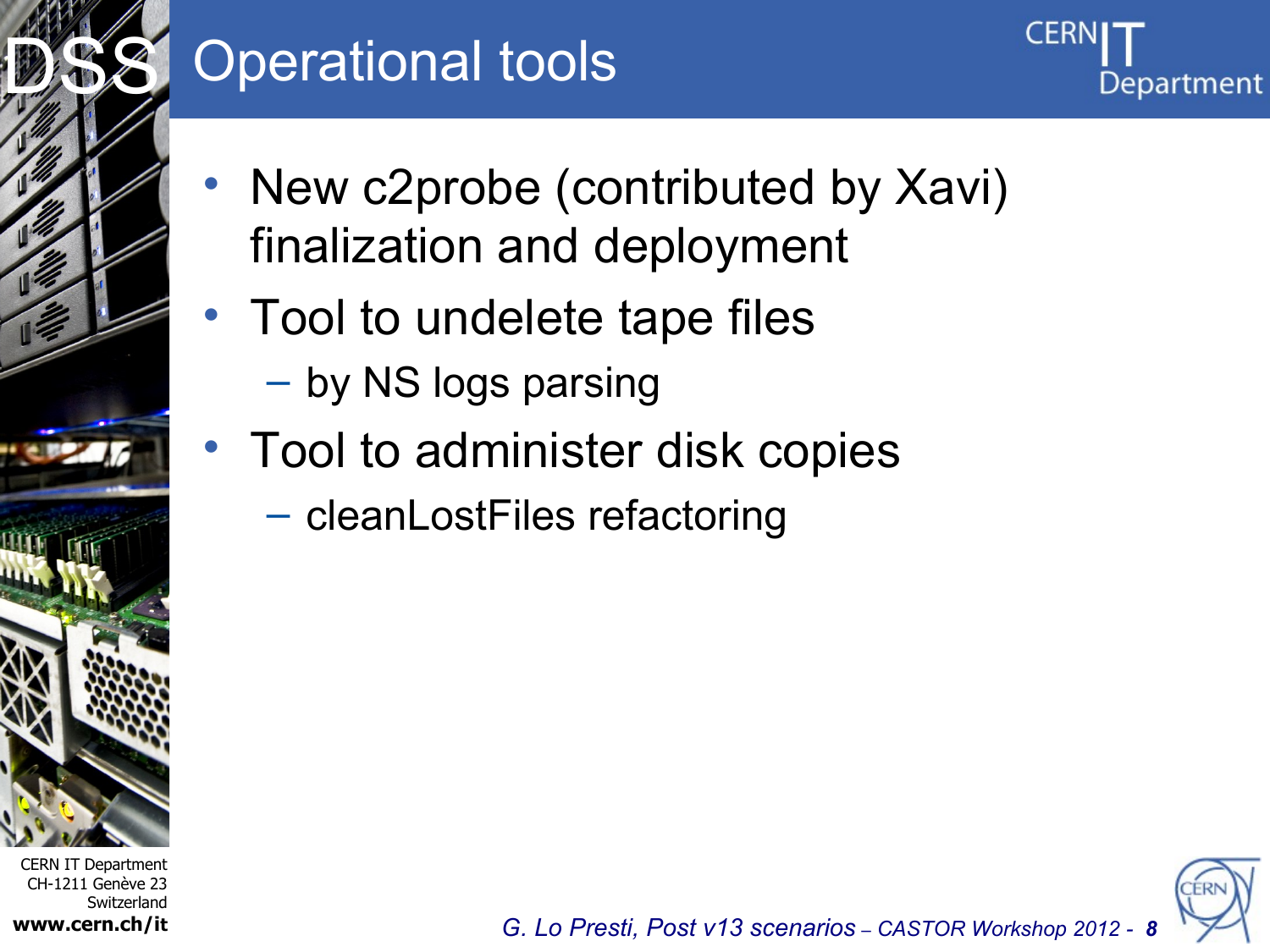

### Miscellanea

- Nameserver schema minor enhancements to ease operations
	- e.g. timestamps on segments
	- Held back until slot for Nameserver intervention
- Some 'nice to have', at least for developers
	- Integrate nightly upgrades/tests in TeamCity
	- Coverity/helgrind
	- Migrate savannah to jira
	- Migrate svn to git

CERN IT Department CH-1211 Genève 23 Switzerland **www.cern.ch/it**

*G. Lo Presti, Post v13 scenarios – CASTOR Workshop 2012 - 9* Lesser priority compared to the previous items

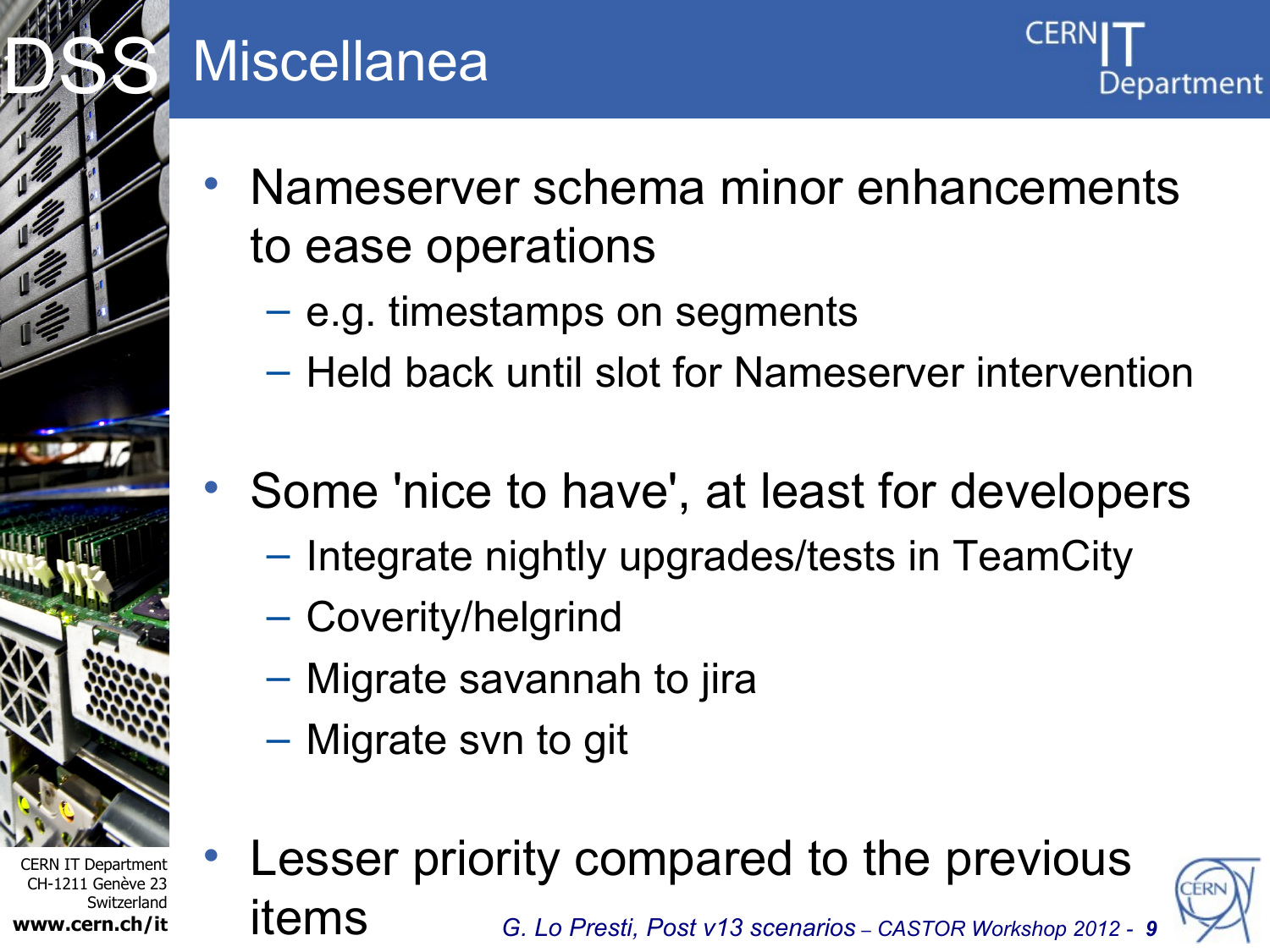

## Possible future scenarios



- Some decisions may change priorities quite drastically. Case of traffic shaping:
	- A) traffic shaping is proven to work with iptables
		- Part of the work around xroot will drop in priority, no need to make xroot handle all other protocols
		- Disk scheduling and draining will be top priority
	- B) we still need xroot for traffic shaping
		- It is a priority to make xroot 'the' protocol, rfio to be quickly replaced with xroot, root to be dropped, gsiftp 'bridged' to xroot

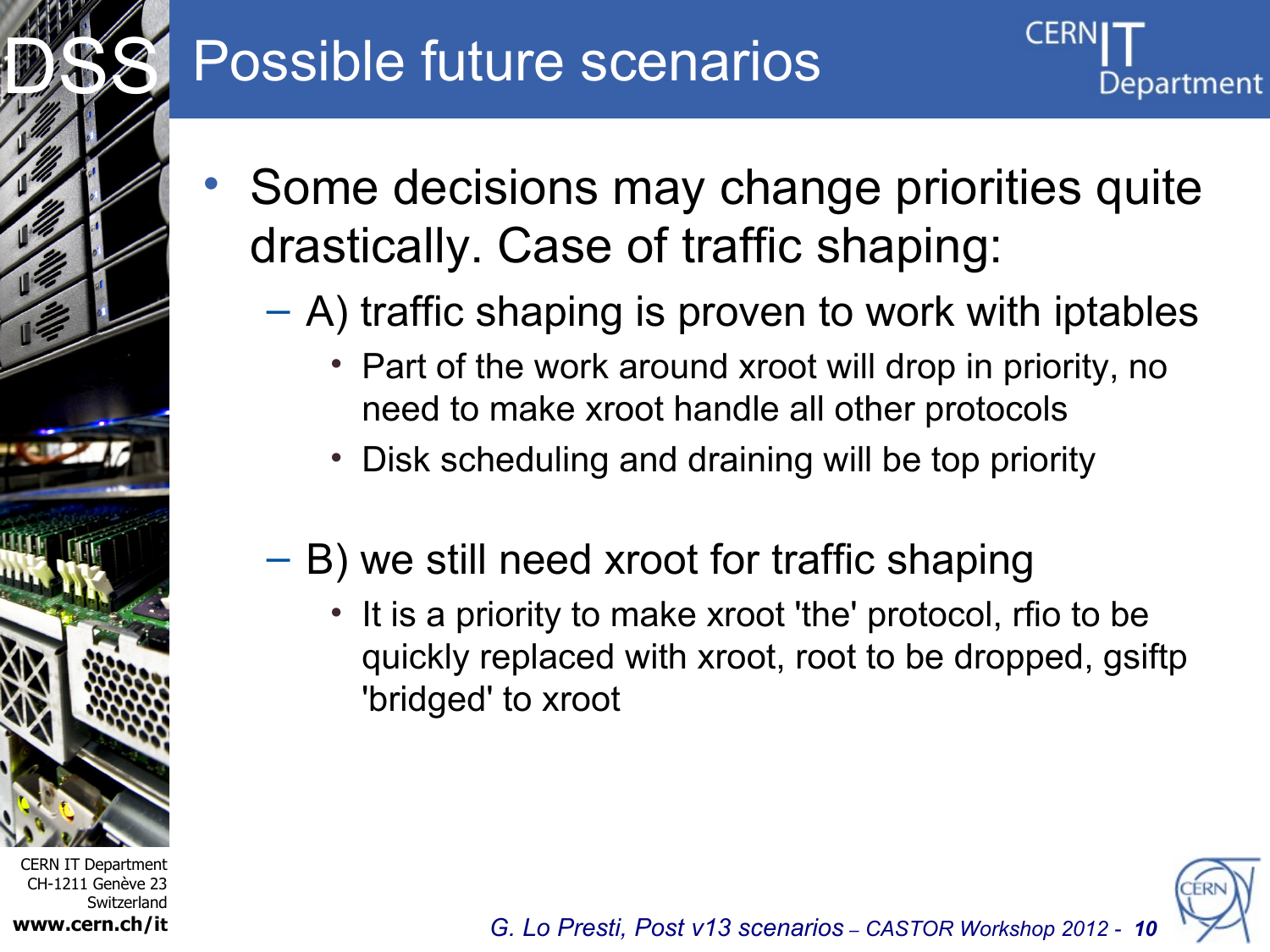

# Possible items of future dev

- IPv6 support? (for external clients only)
	- Will be needed but when?
- Publish MacOS X clients?
	- Used by experiments
	- Only testing is missing
- HTTP support?
	- Coming for free with xroot 4 (?)
	- Being discussed in the context of federations (e.g. [https://indico.cern.ch/conferenceDisplay.py?confId=218328\)](https://indico.cern.ch/conferenceDisplay.py?confId=218328)

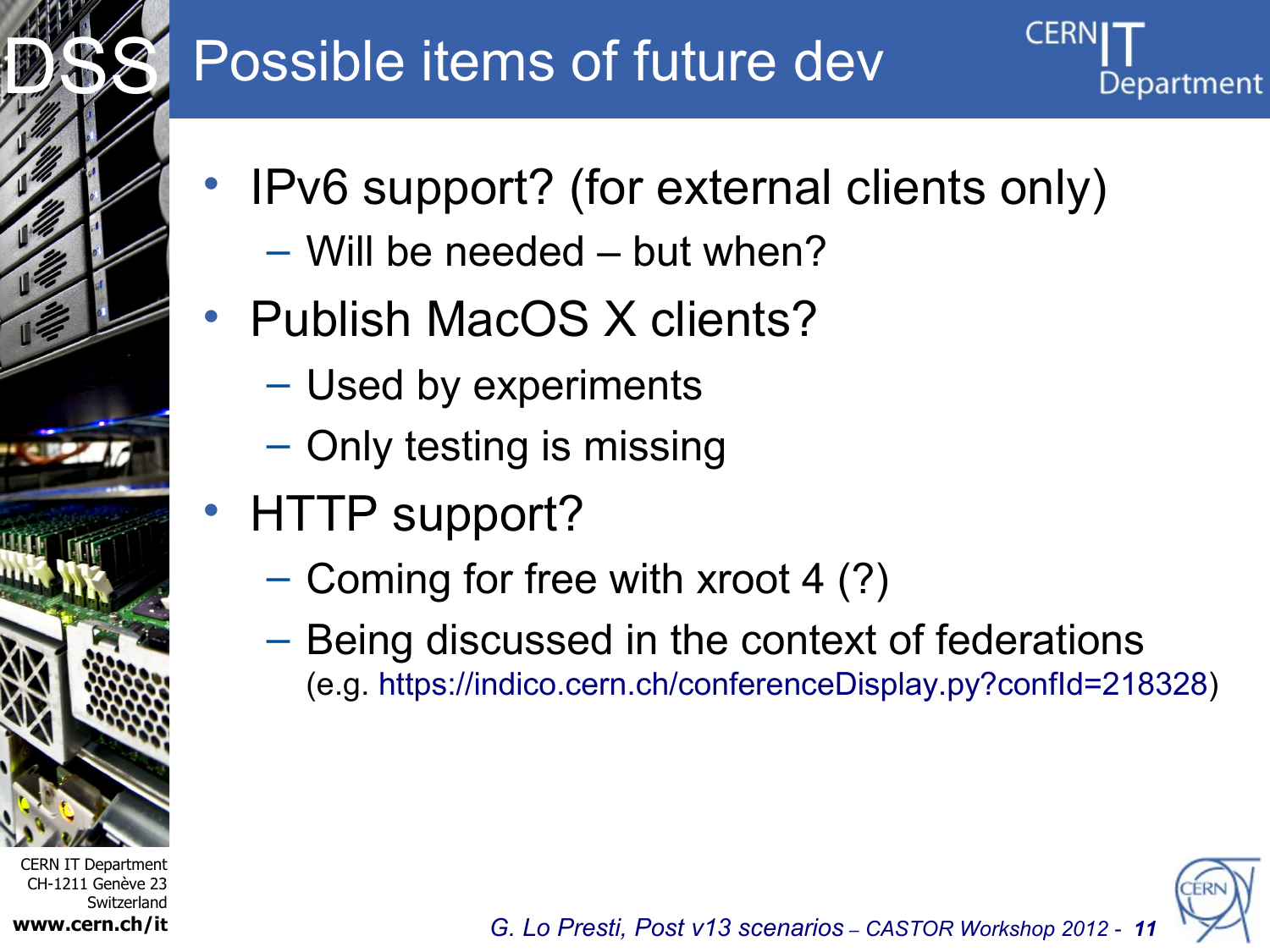

# Possible items of future dev (2)

- DiskServer rebalancing?
	- Exploiting the new (and not-yet-developed!) draining logic
- Multi-replicas on JBOD?
	- Software is partially there, missing automatic recovery of lost replicas
	- $\ldots$ ???